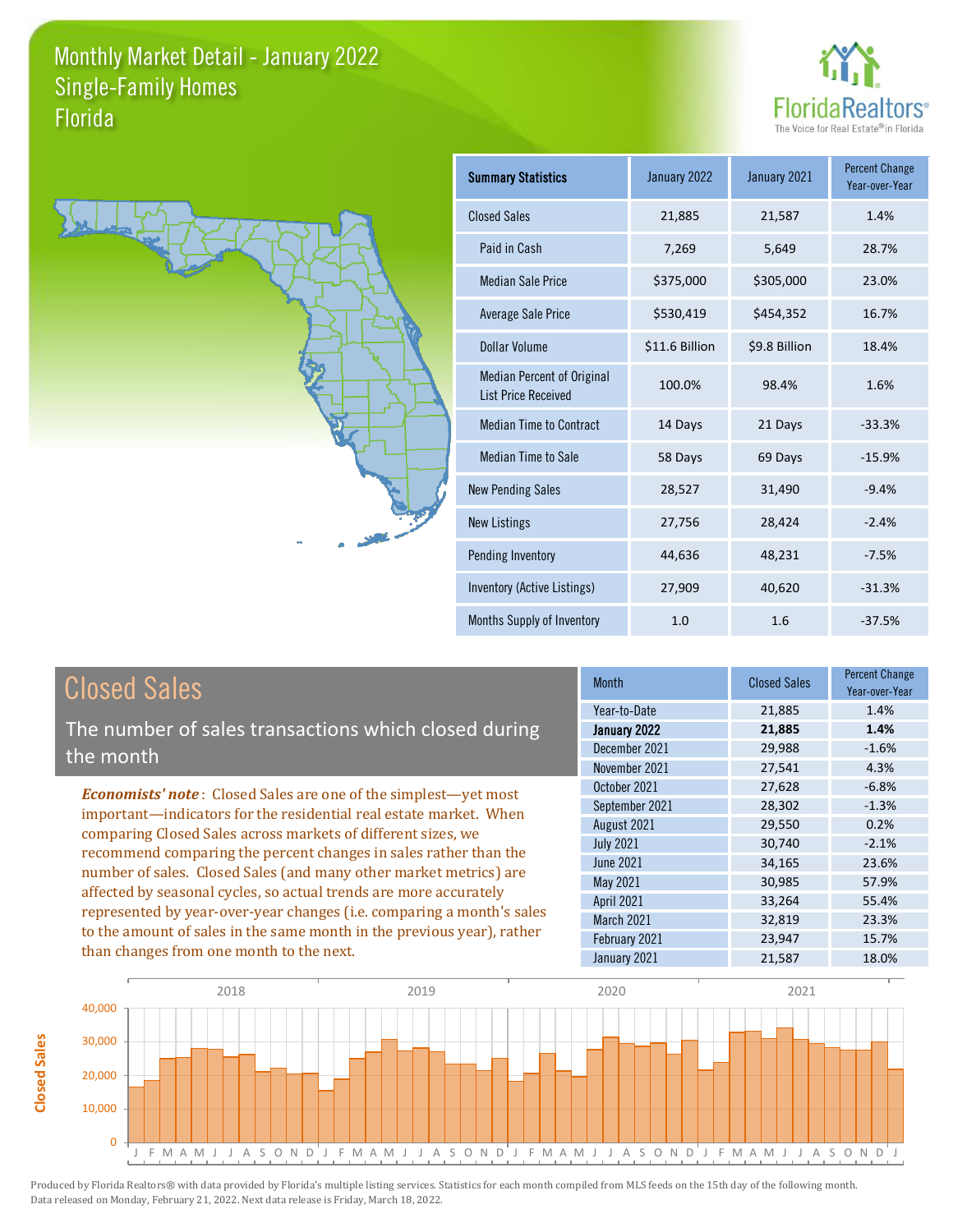this statistic should be interpreted with care.



9,371 47.6%

| Cash Sales                                                                     | <b>Month</b>      | <b>Cash Sales</b> | <b>Percent Change</b><br>Year-over-Year |
|--------------------------------------------------------------------------------|-------------------|-------------------|-----------------------------------------|
|                                                                                | Year-to-Date      | 7.269             | 28.7%                                   |
| The number of Closed Sales during the month in which                           | January 2022      | 7,269             | 28.7%                                   |
| buyers exclusively paid in cash                                                | December 2021     | 9.146             | 27.5%                                   |
|                                                                                | November 2021     | 8,564             | 41.8%                                   |
|                                                                                | October 2021      | 8.256             | 25.4%                                   |
|                                                                                | September 2021    | 8,550             | 38.5%                                   |
| <b>Economists' note:</b> Cash Sales can be a useful indicator of the extent to | August 2021       | 9,025             | 48.3%                                   |
| which investors are participating in the market. Why? Investors are            | <b>July 2021</b>  | 9.233             | 49.9%                                   |
| far more likely to have the funds to purchase a home available up front,       | June 2021         | 10,649            | 103.2%                                  |
| whereas the typical homebuyer requires a mortgage or some other                | May 2021          | 9,376             | 148.6%                                  |
| form of financing. There are, of course, many possible exceptions, so          | <b>April 2021</b> | 9.896             | 150.2%                                  |

March 2021



## Cash Sales as a Percentage of Closed Sales

The percentage of Closed Sales during the month which were Cash Sales

*Economists' note* : This statistic is simply another way of viewing Cash Sales. The remaining percentages of Closed Sales (i.e. those not paid fully in cash) each month involved some sort of financing, such as mortgages, owner/seller financing, assumed loans, etc.

| Month            | <b>Percent of Closed</b> | <b>Percent Change</b> |
|------------------|--------------------------|-----------------------|
|                  | Sales Paid in Cash       | Year-over-Year        |
| Year-to-Date     | 33.2%                    | 26.7%                 |
| January 2022     | 33.2%                    | 26.7%                 |
| December 2021    | 30.5%                    | 29.8%                 |
| November 2021    | 31.1%                    | 35.8%                 |
| October 2021     | 29.9%                    | 34.7%                 |
| September 2021   | 30.2%                    | 40.5%                 |
| August 2021      | 30.5%                    | 48.1%                 |
| <b>July 2021</b> | 30.0%                    | 53.1%                 |
| <b>June 2021</b> | 31.2%                    | 64.2%                 |
| May 2021         | 30.3%                    | 57.8%                 |
| April 2021       | 29.7%                    | 60.5%                 |
| March 2021       | 28.6%                    | 19.7%                 |
| February 2021    | 29.0%                    | 5.1%                  |
| January 2021     | 26.2%                    | $-5.8%$               |

February 2021 6,936 21.6%

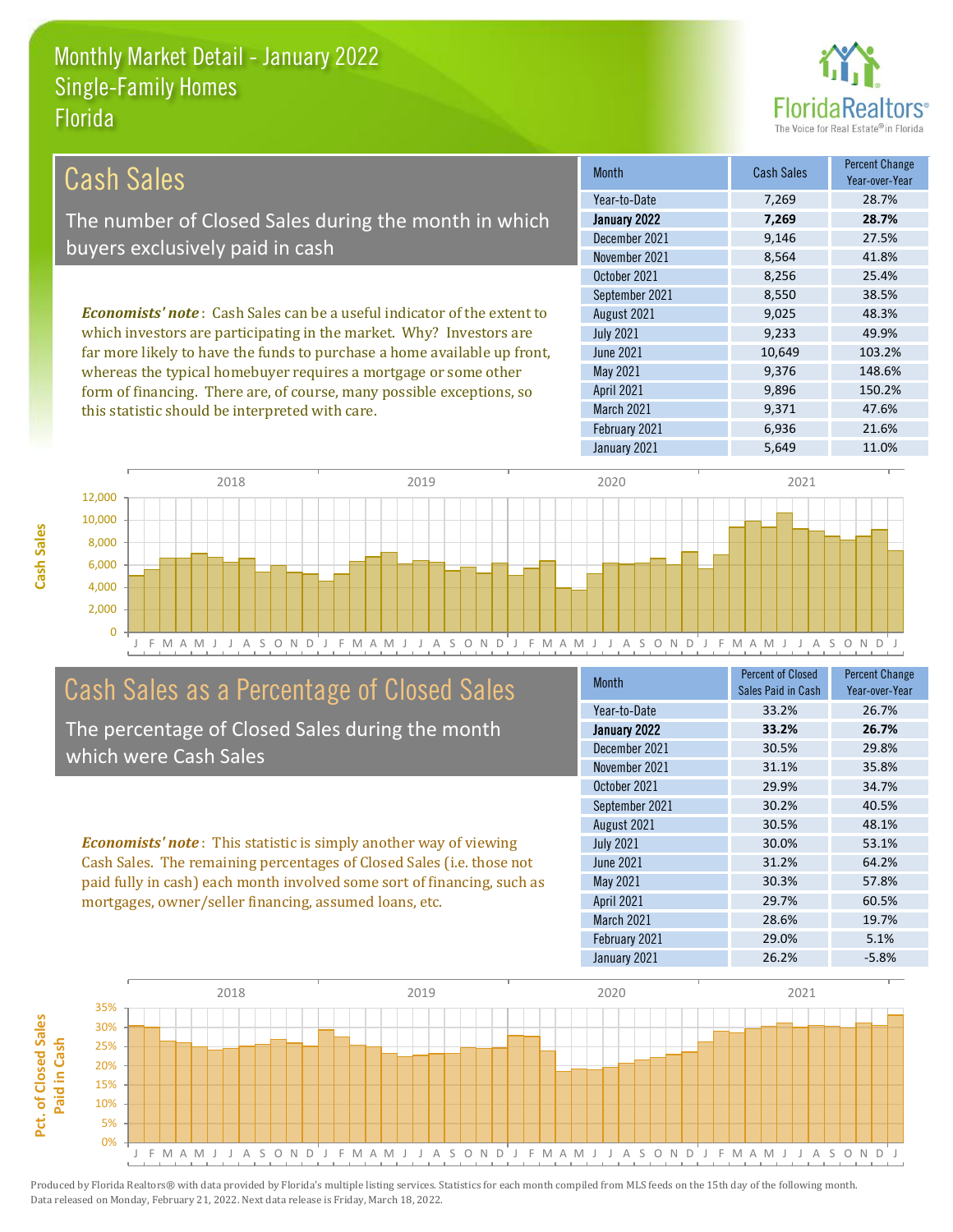

| <b>Median Sale Price</b>                                                  | <b>Month</b>      | <b>Median Sale Price</b> | <b>Percent Change</b><br>Year-over-Year |
|---------------------------------------------------------------------------|-------------------|--------------------------|-----------------------------------------|
|                                                                           | Year-to-Date      | \$375,000                | 23.0%                                   |
| The median sale price reported for the month (i.e. 50%                    | January 2022      | \$375,000                | 23.0%                                   |
| of sales were above and 50% of sales were below)                          | December 2021     | \$373,990                | 21.0%                                   |
|                                                                           | November 2021     | \$364,900                | 19.6%                                   |
|                                                                           | October 2021      | \$358,950                | 17.7%                                   |
| <b>Economists' note:</b> Median Sale Price is our preferred summary       | September 2021    | \$355,000                | 18.3%                                   |
| statistic for price activity because, unlike Average Sale Price, Median   | August 2021       | \$354,000                | 18.0%                                   |
| Sale Price is not sensitive to high sale prices for small numbers of      | <b>July 2021</b>  | \$355,000                | 20.3%                                   |
| homes that may not be characteristic of the market area. Keep in mind     | June 2021         | \$351,000                | 24.5%                                   |
| that median price trends over time are not always solely caused by        | May 2021          | \$344,900                | 27.7%                                   |
| changes in the general value of local real estate. Median sale price only | <b>April 2021</b> | \$336,525                | 22.4%                                   |
| reflects the values of the homes that sold each month, and the mix of     | <b>March 2021</b> | \$327,000                | 18.9%                                   |
| the types of homes that sell can change over time.                        | February 2021     | \$314,900                | 16.6%                                   |
|                                                                           | January 2021      | \$305,000                | 15.1%                                   |



## Average Sale Price

The average sale price reported for the month (i.e. total sales in dollars divided by the number of sales)

*Economists' note* : Usually, we prefer Median Sale Price over Average Sale Price as a summary statistic for home prices. However, Average Sale Price does have its uses—particularly when it is analyzed alongside the Median Sale Price. For one, the relative difference between the two statistics can provide some insight into the market for higher-end homes in an area.

| <b>Month</b>     | <b>Average Sale Price</b> | <b>Percent Change</b><br>Year-over-Year |
|------------------|---------------------------|-----------------------------------------|
| Year-to-Date     | \$530,419                 | 16.7%                                   |
| January 2022     | \$530,419                 | 16.7%                                   |
| December 2021    | \$549,638                 | 19.0%                                   |
| November 2021    | \$507,302                 | 17.2%                                   |
| October 2021     | \$483,685                 | 12.9%                                   |
| September 2021   | \$486,101                 | 16.3%                                   |
| August 2021      | \$495,937                 | 19.7%                                   |
| <b>July 2021</b> | \$502,541                 | 22.8%                                   |
| <b>June 2021</b> | \$522,825                 | 36.0%                                   |
| May 2021         | \$521,178                 | 47.3%                                   |
| April 2021       | \$530,083                 | 46.1%                                   |
| March 2021       | \$511,243                 | 37.6%                                   |
| February 2021    | \$465,508                 | 28.7%                                   |
| January 2021     | \$454,352                 | 25.6%                                   |



Produced by Florida Realtors® with data provided by Florida's multiple listing services. Statistics for each month compiled from MLS feeds on the 15th day of the following month. Data released on Monday, February 21, 2022. Next data release is Friday, March 18, 2022.

**Average Sale Price**

**Average Sale Price**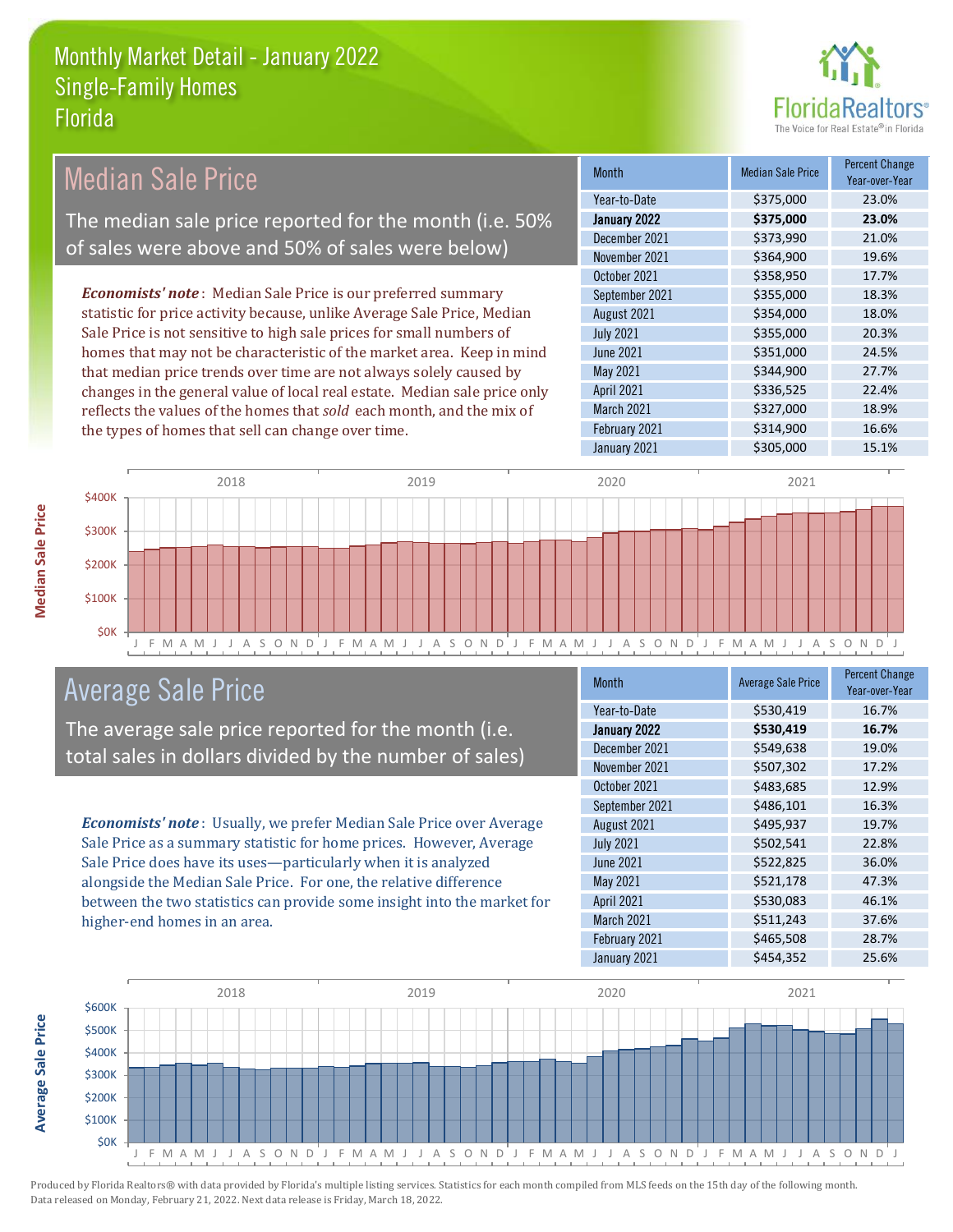

#### Dollar Volume

The sum of the sale prices for all sales which closed during the month

*Economists' note* : Dollar Volume is simply the sum of all sale prices in a given time period, and can quickly be calculated by multiplying Closed Sales by Average Sale Price. It is a strong indicator of the health of the real estate industry in a market, and is of particular interest to real estate professionals, investors, analysts, and government agencies. Potential home sellers and home buyers, on the other hand, will likely be better served by paying attention to trends in the two components of Dollar Volume (i.e. sales and prices) individually.

| <b>Month</b>     | <b>Dollar Volume</b> | Percent Change<br>Year-over-Year |
|------------------|----------------------|----------------------------------|
| Year-to-Date     | \$11.6 Billion       | 18.4%                            |
| January 2022     | \$11.6 Billion       | 18.4%                            |
| December 2021    | \$16.5 Billion       | 17.0%                            |
| November 2021    | \$14.0 Billion       | 22.3%                            |
| October 2021     | \$13.4 Billion       | 5.1%                             |
| September 2021   | \$13.8 Billion       | 14.8%                            |
| August 2021      | \$14.7 Billion       | 19.9%                            |
| <b>July 2021</b> | \$15.4 Billion       | 20.2%                            |
| <b>June 2021</b> | \$17.9 Billion       | 68.1%                            |
| May 2021         | \$16.1 Billion       | 132.6%                           |
| April 2021       | \$17.6 Billion       | 127.1%                           |
| March 2021       | \$16.8 Billion       | 69.7%                            |
| February 2021    | \$11.1 Billion       | 48.9%                            |
| January 2021     | \$9.8 Billion        | 48.1%                            |



## Median Percent of Original List Price Received

The median of the sale price (as a percentage of the original list price) across all properties selling during the month

*Economists' note* : The Median Percent of Original List Price Received is useful as an indicator of market recovery, since it typically rises as buyers realize that the market may be moving away from them and they need to match the selling price (or better it) in order to get a contract on the house. This is usually the last measure to indicate a market has shifted from down to up, so it is what we would call a *lagging* indicator.

| <b>Month</b>      | Med. Pct. of Orig.         | <b>Percent Change</b> |
|-------------------|----------------------------|-----------------------|
|                   | <b>List Price Received</b> | Year-over-Year        |
| Year-to-Date      | 100.0%                     | 1.6%                  |
| January 2022      | 100.0%                     | 1.6%                  |
| December 2021     | 100.0%                     | 1.5%                  |
| November 2021     | 100.0%                     | 1.5%                  |
| October 2021      | 100.0%                     | 1.7%                  |
| September 2021    | 100.0%                     | 2.0%                  |
| August 2021       | 100.0%                     | 2.2%                  |
| <b>July 2021</b>  | 100.0%                     | 2.6%                  |
| June 2021         | 100.0%                     | 2.8%                  |
| May 2021          | 100.0%                     | 2.8%                  |
| <b>April 2021</b> | 100.0%                     | 2.7%                  |
| March 2021        | 99.8%                      | 2.8%                  |
| February 2021     | 98.8%                      | 2.1%                  |
| January 2021      | 98.4%                      | 2.1%                  |

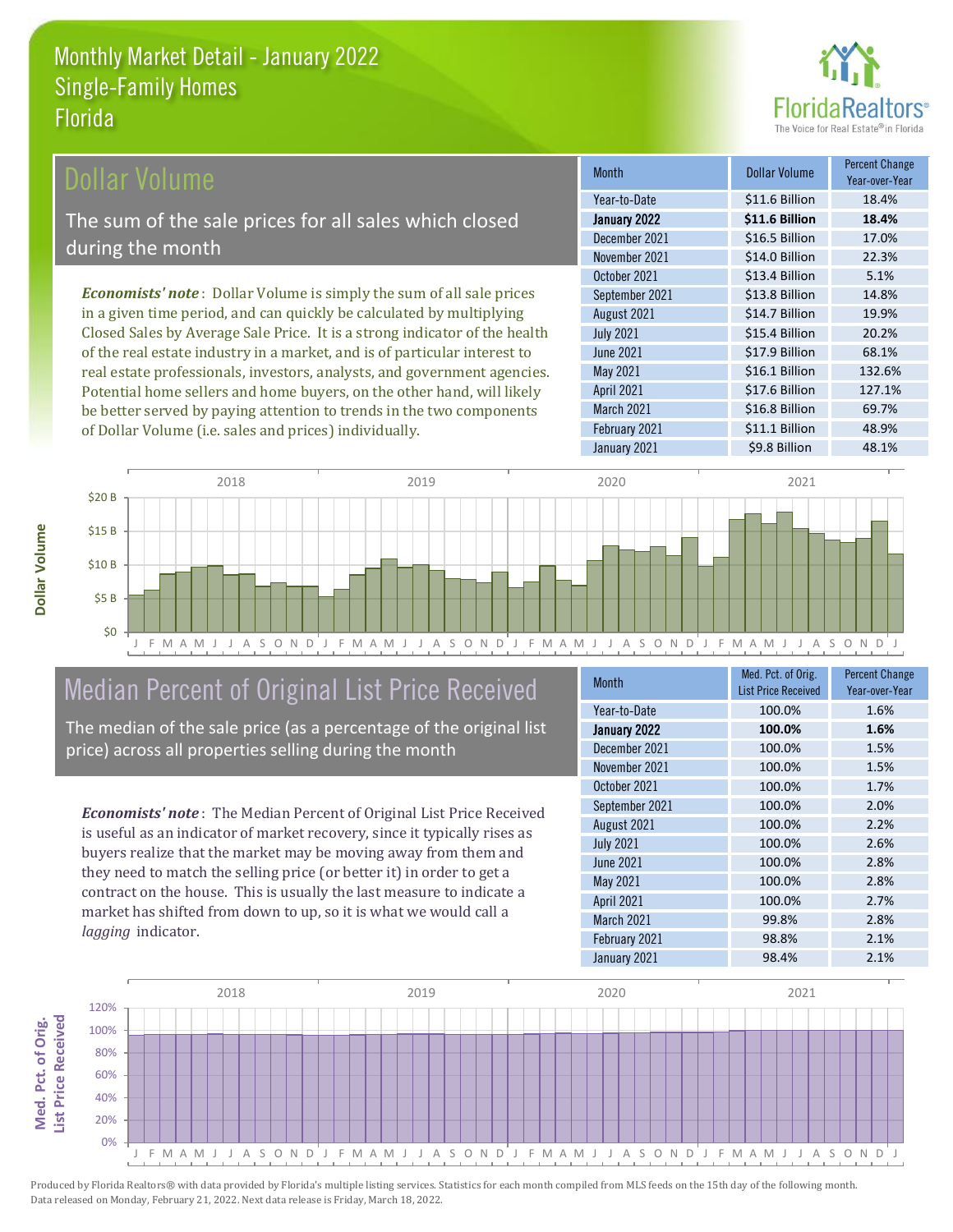

## Median Time to Contract

The median number of days between the listing date and contract date for all Closed Sales during the month

*Economists' note* : Like Time to Sale, Time to Contract is a measure of the length of the home selling process calculated for sales which closed during the month. The difference is that Time to Contract measures the number of days between the initial listing of a property and the signing of the contract which eventually led to the closing of the sale. When the gap between Median Time to Contract and Median Time to Sale grows, it is usually a sign of longer closing times and/or declining numbers of cash sales.

| <b>Month</b>     | Median Time to<br>Contract | Percent Change<br>Year-over-Year |
|------------------|----------------------------|----------------------------------|
| Year-to-Date     | 14 Days                    | $-33.3%$                         |
| January 2022     | 14 Days                    | $-33.3%$                         |
| December 2021    | 12 Days                    | $-36.8%$                         |
| November 2021    | 11 Days                    | $-42.1%$                         |
| October 2021     | 12 Days                    | $-42.9%$                         |
| September 2021   | 10 Days                    | $-56.5%$                         |
| August 2021      | 9 Days                     | $-69.0%$                         |
| <b>July 2021</b> | 9 Days                     | $-76.3%$                         |
| <b>June 2021</b> | 8 Days                     | $-81.4%$                         |
| May 2021         | 9 Days                     | $-71.9%$                         |
| April 2021       | 11 Days                    | $-60.7%$                         |
| March 2021       | 15 Days                    | $-60.5%$                         |
| February 2021    | 21 Days                    | $-57.1%$                         |
| January 2021     | 21 Days                    | $-52.3%$                         |



### Median Time to Sale

**Median Time to** 

**Median Time to** 

The median number of days between the listing date and closing date for all Closed Sales during the month

*Economists' note* : Time to Sale is a measure of the length of the home selling process, calculated as the number of days between the initial listing of a property and the closing of the sale. *Median* Time to Sale is the amount of time the "middle" property selling this month was on the market. That is, 50% of homes selling this month took *less* time to sell, and 50% of homes took *more* time to sell. Median Time to Sale gives a more accurate picture than Average Time to Sale, which can be skewed upward by small numbers of properties taking an abnormally long time to sell.

| <b>Month</b>     | <b>Median Time to Sale</b> | <b>Percent Change</b><br>Year-over-Year |
|------------------|----------------------------|-----------------------------------------|
| Year-to-Date     | 58 Days                    | $-15.9%$                                |
| January 2022     | 58 Days                    | $-15.9%$                                |
| December 2021    | 55 Days                    | $-15.4%$                                |
| November 2021    | 53 Days                    | $-17.2%$                                |
| October 2021     | 53 Days                    | $-20.9%$                                |
| September 2021   | 53 Days                    | $-22.1%$                                |
| August 2021      | 51 Days                    | $-30.1%$                                |
| <b>July 2021</b> | 51 Days                    | $-37.8%$                                |
| <b>June 2021</b> | 52 Days                    | $-40.9%$                                |
| May 2021         | 53 Days                    | $-30.3%$                                |
| April 2021       | 55 Days                    | $-24.7%$                                |
| March 2021       | 58 Days                    | $-28.4%$                                |
| February 2021    | 67 Days                    | $-27.2%$                                |
| January 2021     | 69 Days                    | $-21.6%$                                |

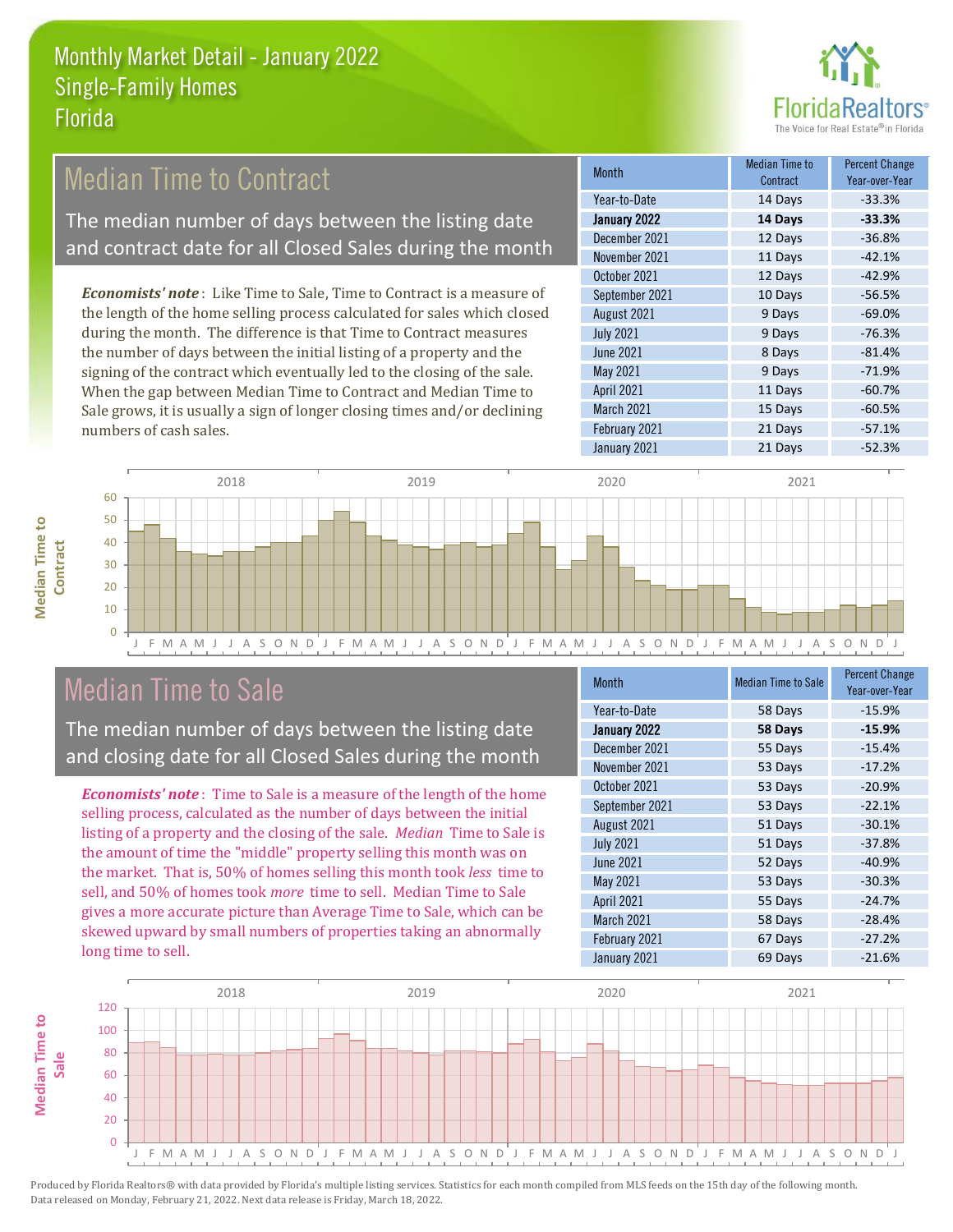

| <b>New Pending Sales</b>                                                       | <b>Month</b>      | <b>New Pending Sales</b> | <b>Percent Change</b><br>Year-over-Year |
|--------------------------------------------------------------------------------|-------------------|--------------------------|-----------------------------------------|
|                                                                                | Year-to-Date      | 28,527                   | $-9.4%$                                 |
| The number of listed properties that went under                                | January 2022      | 28,527                   | $-9.4%$                                 |
| contract during the month                                                      | December 2021     | 24,356                   | $-4.2%$                                 |
|                                                                                | November 2021     | 27,173                   | 1.6%                                    |
|                                                                                | October 2021      | 30,128                   | $-3.6%$                                 |
| <b>Economists' note</b> : Because of the typical length of time it takes for a | September 2021    | 28.941                   | $-6.1%$                                 |
| sale to close, economists consider Pending Sales to be a decent                | August 2021       | 30,788                   | $-4.7%$                                 |
| indicator of potential future Closed Sales. It is important to bear in         | <b>July 2021</b>  | 29,191                   | $-14.1%$                                |
| mind, however, that not all Pending Sales will be closed successfully.         | June 2021         | 31,070                   | $-10.8%$                                |
| So, the effectiveness of Pending Sales as a future indicator of Closed         | May 2021          | 32,670                   | 3.4%                                    |
| Sales is susceptible to changes in market conditions such as the               | <b>April 2021</b> | 33,560                   | 64.4%                                   |



# New Listings

distressed properties for sale.

The number of properties put onto the market during the month

availability of financing for homebuyers and the inventory of

*Economists' note* : New Listings tend to rise in delayed response to increasing prices, so they are often seen as a lagging indicator of market health. As prices rise, potential sellers raise their estimations of value—and in the most recent cycle, rising prices have freed up many potential sellers who were previously underwater on their mortgages. Note that in our calculations, we take care to not include properties that were recently taken off the market and quickly relisted, since these are not really *new* listings.

| <b>Month</b>     | <b>New Listings</b> | <b>Percent Change</b><br>Year-over-Year |
|------------------|---------------------|-----------------------------------------|
| Year-to-Date     | 27,756              | $-2.4%$                                 |
| January 2022     | 27,756              | $-2.4%$                                 |
| December 2021    | 23,329              | $-1.6%$                                 |
| November 2021    | 26,869              | 3.5%                                    |
| October 2021     | 31,179              | $-3.5%$                                 |
| September 2021   | 31,346              | 2.2%                                    |
| August 2021      | 33,485              | 10.6%                                   |
| <b>July 2021</b> | 34,835              | 12.1%                                   |
| <b>June 2021</b> | 35,549              | 21.6%                                   |
| <b>May 2021</b>  | 34,298              | 10.2%                                   |
| April 2021       | 35,055              | 45.5%                                   |
| March 2021       | 34,576              | 7.3%                                    |
| February 2021    | 28,798              | $-4.9%$                                 |
| January 2021     | 28,424              | $-10.1%$                                |

March 2021 36,025 48.2% February 2021 32,444 10.9%



Produced by Florida Realtors® with data provided by Florida's multiple listing services. Statistics for each month compiled from MLS feeds on the 15th day of the following month. Data released on Monday, February 21, 2022. Next data release is Friday, March 18, 2022.

**New Listings**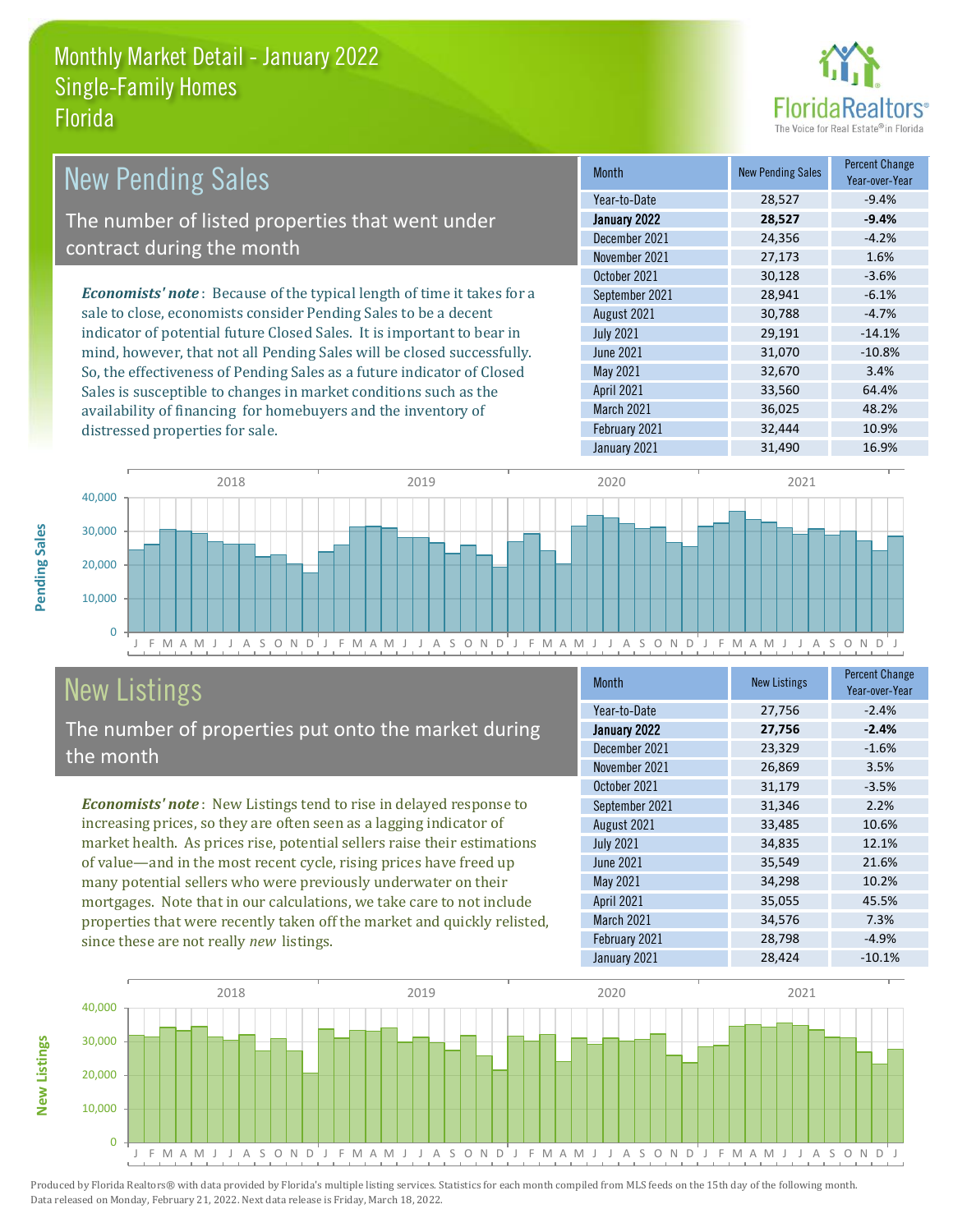

# Inventory (Active Listings) The number of property listings active at the end of the month

*Economists' note* : There are a number of ways to define and calculate Inventory. Our method is to simply count the number of active listings on the last day of the month, and hold this number to compare with the same month the following year. Inventory rises when New Listings are outpacing the number of listings that go off-market (regardless of whether they actually sell). Likewise, it falls when New Listings aren't keeping up with the rate at which homes are going off-market.

| <b>Month</b>             | Inventory | <b>Percent Change</b><br>Year-over-Year |
|--------------------------|-----------|-----------------------------------------|
| <b>YTD (Monthly Avg)</b> | 27,909    | $-31.3%$                                |
| January 2022             | 27,909    | $-31.3%$                                |
| December 2021            | 30,344    | $-33.7%$                                |
| November 2021            | 33,965    | $-32.1%$                                |
| October 2021             | 36,528    | $-30.7%$                                |
| September 2021           | 37,781    | $-29.2%$                                |
| August 2021              | 37,482    | $-32.4%$                                |
| <b>July 2021</b>         | 36,687    | $-38.9%$                                |
| <b>June 2021</b>         | 32,835    | $-49.8%$                                |
| May 2021                 | 30,431    | $-60.3%$                                |
| April 2021               | 30,395    | $-63.3%$                                |
| March 2021               | 31,658    | $-62.1%$                                |
| February 2021            | 35,423    | $-56.3%$                                |
| January 2021             | 40,620    | $-51.1%$                                |



# Months Supply of Inventory

An estimate of the number of months it will take to deplete the current Inventory given recent sales rates

*Economists' note* : MSI is a useful indicator of market conditions. The benchmark for a balanced market (favoring neither buyer nor seller) is 5.5 months of inventory. Anything higher is traditionally a buyers' market, and anything lower is a sellers' market. There is no single accepted way of calculating MSI. A common method is to divide current Inventory by the most recent month's Closed Sales count, but this count is a usually poor predictor of future Closed Sales due to seasonal cycles. To eliminate seasonal effects, we use the 12-month average of monthly Closed Sales instead.

| <b>Month</b>             | <b>Months Supply</b> | <b>Percent Change</b><br>Year-over-Year |
|--------------------------|----------------------|-----------------------------------------|
| <b>YTD (Monthly Avg)</b> | 1.0                  | $-37.5%$                                |
| January 2022             | 1.0                  | $-37.5%$                                |
| December 2021            | 1.0                  | $-44.4%$                                |
| November 2021            | 1.2                  | $-40.0%$                                |
| October 2021             | 1.3                  | $-38.1%$                                |
| September 2021           | 1.3                  | $-40.9%$                                |
| August 2021              | 1.3                  | $-43.5%$                                |
| <b>July 2021</b>         | 1.2                  | $-52.0%$                                |
| <b>June 2021</b>         | 1.1                  | $-60.7%$                                |
| May 2021                 | 1.1                  | $-66.7%$                                |
| <b>April 2021</b>        | 1.1                  | $-67.6%$                                |
| March 2021               | 1.2                  | $-64.7%$                                |
| February 2021            | 1.3                  | $-60.6%$                                |
| January 2021             | 1.6                  | $-52.9%$                                |

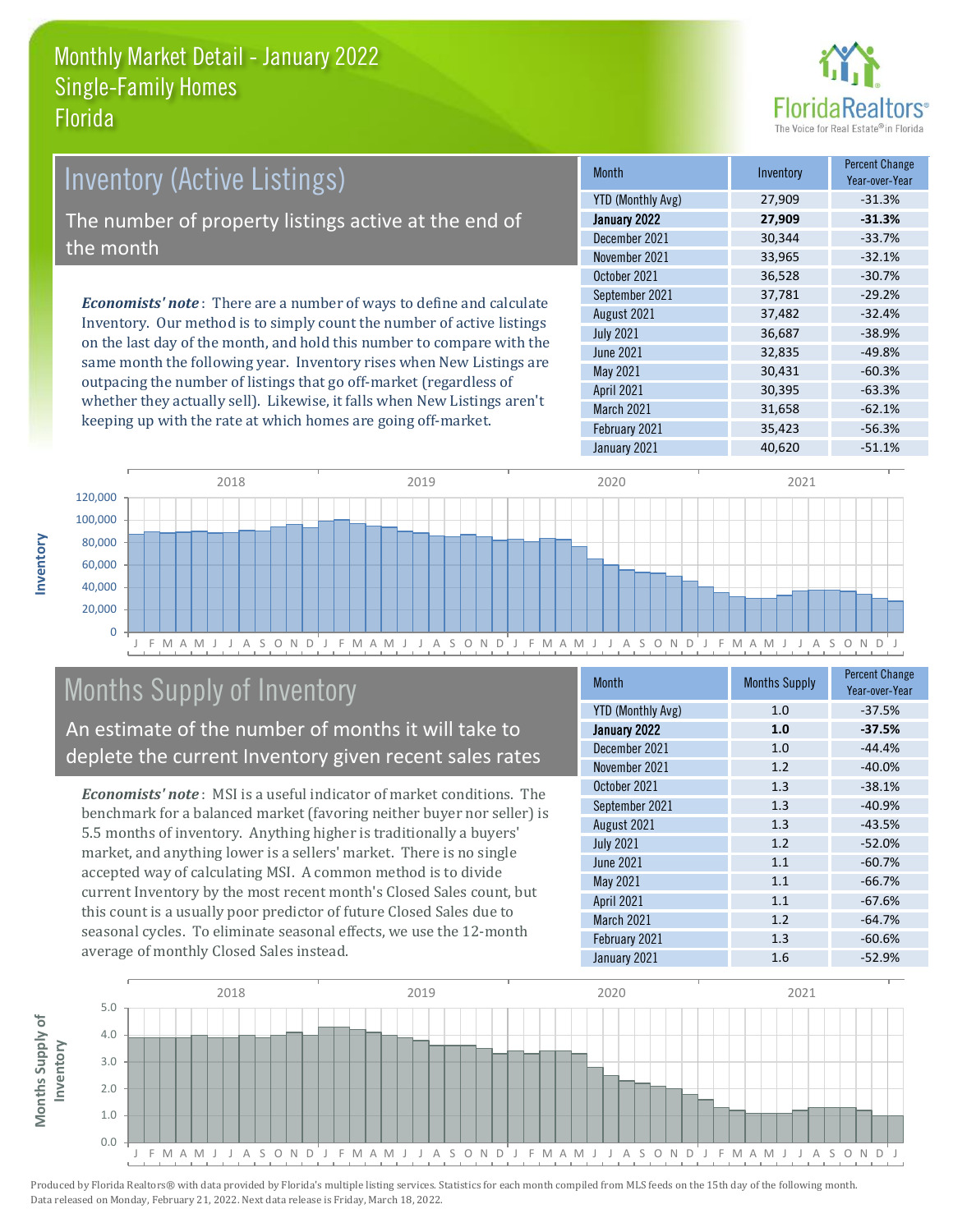

# Closed Sales by Sale Price

The number of sales transactions which closed during the month

*Economists' note:* Closed Sales are one of the simplest—yet most important—indicators for the residential real estate market. When comparing Closed Sales across markets of different sizes, we recommend comparing the percent changes in sales rather than the number of sales. Closed Sales (and many other market metrics) are affected by seasonal cycles, so actual trends are more accurately represented by year-over-year changes (i.e. comparing a month's sales to the amount of sales in the same month in the previous year), rather than changes from one month to the next.

| <b>Sale Price</b>     | <b>Closed Sales</b> | <b>Percent Change</b><br>Year-over-Year |
|-----------------------|---------------------|-----------------------------------------|
| Less than \$50,000    | 39                  | $-40.9%$                                |
| \$50,000 - \$99,999   | 176                 | $-37.1%$                                |
| $$100,000 - $149,999$ | 466                 | $-46.9%$                                |
| $$150,000 - $199,999$ | 1,147               | $-47.1%$                                |
| \$200,000 - \$249,999 | 1,843               | $-47.0%$                                |
| \$250,000 - \$299,999 | 2,683               | $-24.7%$                                |
| \$300,000 - \$399,999 | 5,770               | 24.2%                                   |
| \$400,000 - \$599,999 | 5,420               | 54.1%                                   |
| \$600,000 - \$999,999 | 2,837               | 56.6%                                   |
| \$1,000,000 or more   | 1,504               | 28.0%                                   |



# Median Time to Contract by Sale Price The median number of days between the listing date

and contract date for all Closed Sales during the month

*Economists' note* : Like Time to Sale, Time to Contract is a measure of the length of the home selling process calculated for sales which closed during the month. The difference is that Time to Contract measures the number of days between the initial listing of a property and the signing of the contract which eventually led to the closing of the sale. When the gap between Median Time to Contract and Median Time to Sale grows, it is usually a sign of longer closing times and/or declining numbers of cash sales.

| Sale Price            | <b>Median Time to</b><br>Contract | <b>Percent Change</b><br>Year-over-Year |
|-----------------------|-----------------------------------|-----------------------------------------|
| Less than \$50,000    | 30 Days                           | 7.1%                                    |
| $$50,000 - $99,999$   | 20 Days                           | 5.3%                                    |
| $$100,000 - $149,999$ | 30 Days                           | 76.5%                                   |
| \$150,000 - \$199,999 | 15 Days                           | $-11.8%$                                |
| \$200,000 - \$249,999 | 12 Days                           | $-29.4%$                                |
| \$250,000 - \$299,999 | 11 Days                           | $-42.1%$                                |
| \$300,000 - \$399,999 | 11 Days                           | $-42.1%$                                |
| \$400,000 - \$599,999 | 14 Days                           | $-36.4%$                                |
| \$600,000 - \$999,999 | 16 Days                           | $-55.6%$                                |
| $$1,000,000$ or more  | 27 Days                           | $-59.7%$                                |



**Closed Sales**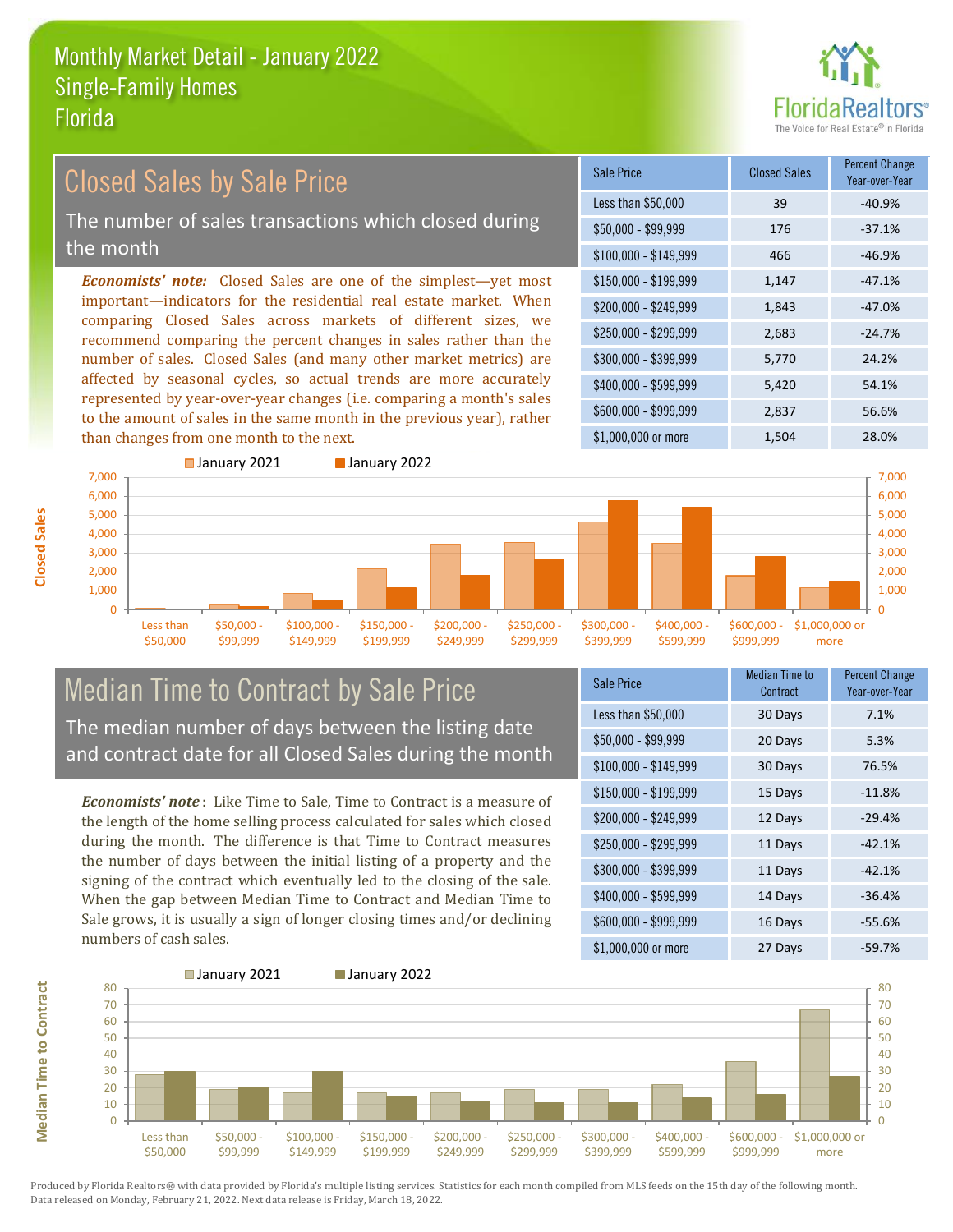

# New Listings by Initial Listing Price

The number of properties put onto the market during the month

*Economists' note:* New Listings tend to rise in delayed response to increasing prices, so they are often seen as a lagging indicator of market health. As prices rise, potential sellers raise their estimations of value—and in the most recent cycle, rising prices have freed up many potential sellers who were previously underwater on their mortgages. Note that in our calculations, we take care to not include properties that were recently taken off the market and quickly relisted, since these are not really *new* listings.

| <b>Initial Listing Price</b> | <b>New Listings</b> | <b>Percent Change</b><br>Year-over-Year |
|------------------------------|---------------------|-----------------------------------------|
| Less than \$50,000           | 31                  | $-60.3%$                                |
| \$50,000 - \$99,999          | 202                 | $-43.7%$                                |
| $$100,000 - $149,999$        | 470                 | $-56.2%$                                |
| $$150,000 - $199,999$        | 1,138               | $-55.9%$                                |
| \$200,000 - \$249,999        | 1,908               | $-49.9%$                                |
| \$250,000 - \$299,999        | 3,124               | $-34.1%$                                |
| \$300,000 - \$399,999        | 7,263               | 17.2%                                   |
| \$400,000 - \$599,999        | 7,195               | 43.9%                                   |
| \$600,000 - \$999,999        | 3,958               | 49.8%                                   |
| \$1,000,000 or more          | 2,467               | 26.6%                                   |



\$50,000

■ January 2021 **■ January 2022** 

\$199,999



#### Inventory by Current Listing Price The number of property listings active at the end of the month

\$149,999

*Economists' note* : There are a number of ways to define and calculate Inventory. Our method is to simply count the number of active listings on the last day of the month, and hold this number to compare with the same month the following year. Inventory rises when New Listings are outpacing the number of listings that go off-market (regardless of whether they actually sell). Likewise, it falls when New Listings aren't keeping up with the rate at which homes are going off-market.

| <b>Current Listing Price</b> | Inventory | Percent Change<br>Year-over-Year |
|------------------------------|-----------|----------------------------------|
| Less than \$50,000           | 50        | $-47.4%$                         |
| $$50,000 - $99,999$          | 272       | $-53.7%$                         |
| $$100,000 - $149,999$        | 605       | $-57.1%$                         |
| $$150,000 - $199,999$        | 1,142     | $-60.7%$                         |
| \$200,000 - \$249,999        | 1,663     | $-59.4%$                         |
| \$250,000 - \$299,999        | 2,465     | $-52.1%$                         |
| \$300,000 - \$399,999        | 5,739     | $-21.0%$                         |
| $$400,000 - $599,999$        | 6,376     | $-8.0%$                          |
| \$600,000 - \$999,999        | 4,405     | $-17.7%$                         |
| \$1,000,000 or more          | 5,192     | $-24.1%$                         |



Produced by Florida Realtors® with data provided by Florida's multiple listing services. Statistics for each month compiled from MLS feeds on the 15th day of the following month. Data released on Monday, February 21, 2022. Next data release is Friday, March 18, 2022.

**Inventory**